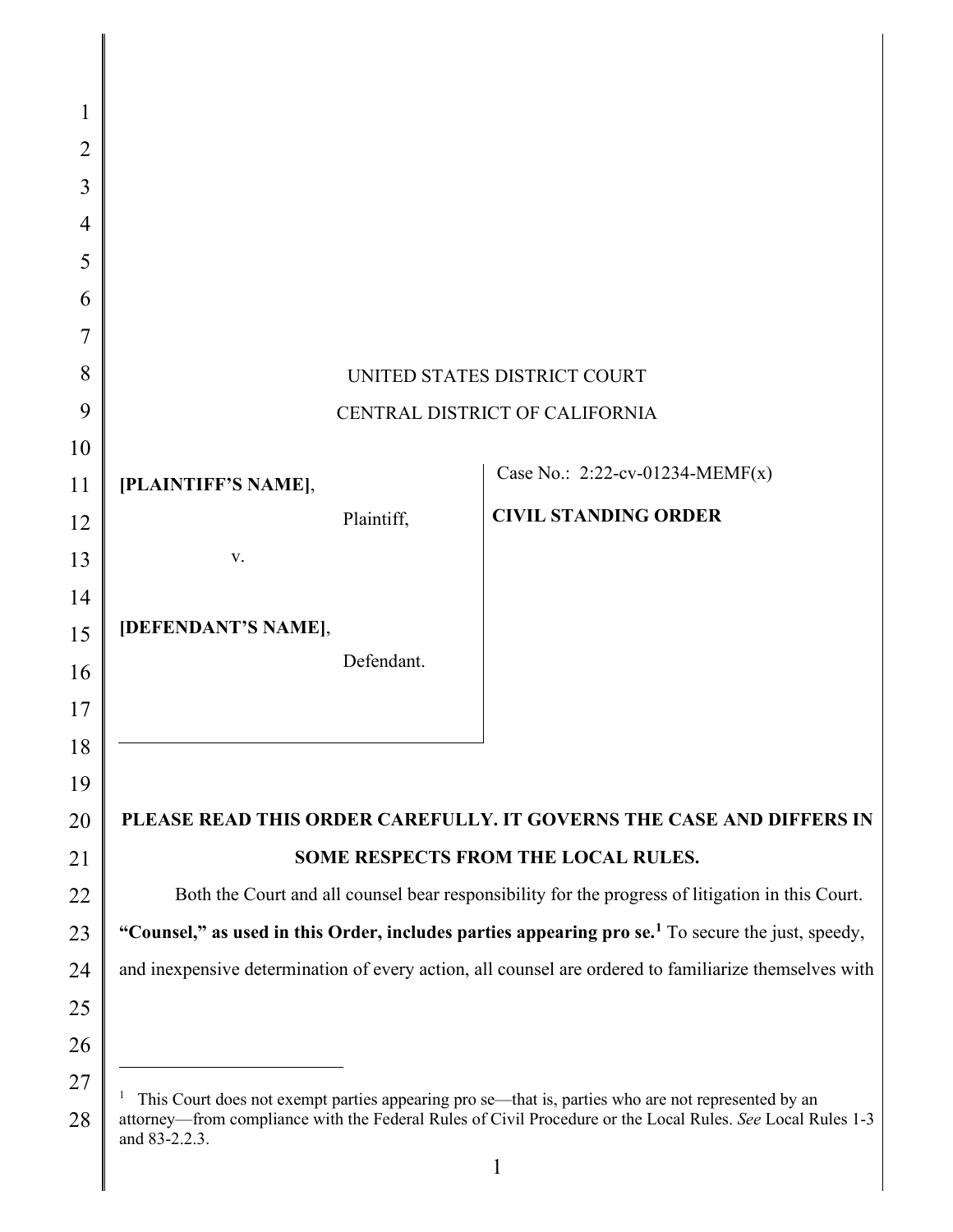the Federal Rules of Civil Procedure and the Local Rules of the Central District of California. FED. R. CIV. P. 1.

# **UNLESS THE COURT ORDERS OTHERWISE, THE FOLLOWING RULES APPLY.**

## **I. Service of the Complaint**

The Plaintiff shall promptly serve the complaint in accordance with Federal Rule of Civil Procedure 4 and shall comply with Local Rule 5-3 with respect to all proofs of service.

# **II. Presence of Lead Counsel**

Lead trial counsel shall attend any proceeding before this Court, including all Scheduling, Pretrial, and Settlement Conferences.

The Court has a strong commitment to fostering the development of new and diverse lawyers in the legal community. Consequently, the Court strongly encourages litigants to provide opportunities for less experienced lawyers or lawyers whose identities and/or backgrounds further the diversity of the legal profession to conduct hearings before the Court, particularly where they contributed significantly to the underlying motion or prepared the witness. Of course, the ultimate decision of who speaks on behalf of the client is for the client and not the Court.

# **III. Invitation to Self-Identify Pronouns and Honorifics**

Litigants and counsel may indicate their pronouns and honorifics by filing a letter, adding the information in the name block or signature line of the pleadings, or verbally informing the Court when making an appearance.

# **IV. Scheduling Conference and Rule 26(f) Meeting of Counsel**

This court hears status conferences and scheduling conferences on **Thursdays, beginning at 10:00 a.m.** Pursuant to Federal Rules of Civil Procedure 16(b) and 26(f), the Court will issue an Order Setting a Scheduling Conference. Counsel shall meet no later than twenty-one (21) days prior to the court-ordered Scheduling Conference pursuant to Federal Rule of Civil Procedure 26(f) and applicable Local Rules. This meeting may occur telephonically and need not occur in person. A written exchange of correspondence will not satisfy this requirement.

- 27
- 28 / / /

1

2

3

4

5

6

7

8

9

10

11

12

13

14

15

16

17

18

19

20

21

22

23

24

25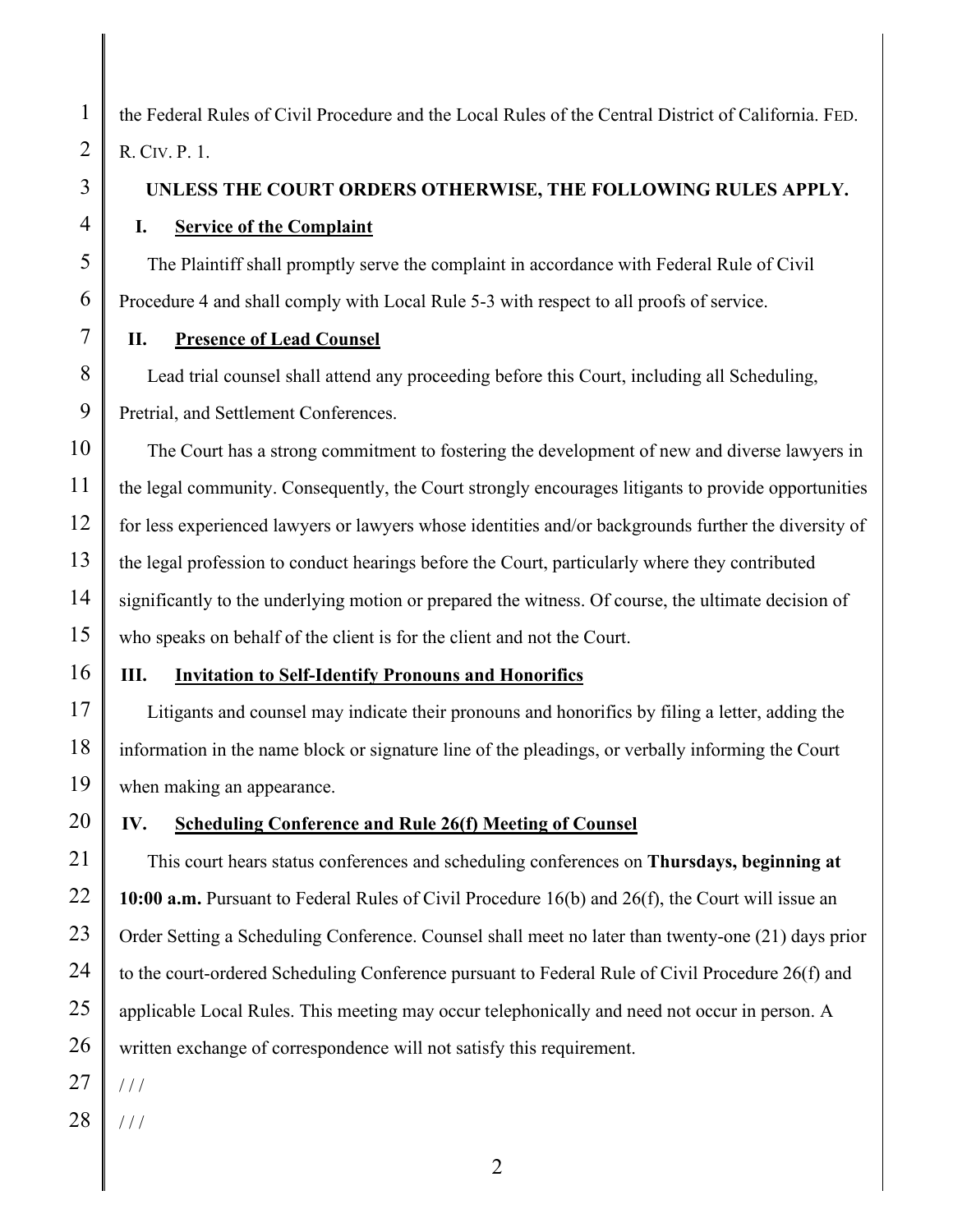1

#### **V. Joint Rule 26(f) Report**

Unless otherwise ordered, no later than fourteen (14) days before the Scheduling Conference, counsel shall file a Joint Rule 26(f) Report. A Joint Rule 26(f) Report which is not timely filed or does not conform with this Order, Federal Rule of Civil Procedure 26(f), and applicable Local Rules will interfere with preparation by the Court and its staff and may result in the assessment of sanctions. The Joint Rule 26(f) Report shall address the matters set forth in Federal Rule of Civil Procedure 26(f), as well as those enumerated in the Court's Order Setting Scheduling Conference.

## **VI. Discovery**

All discovery matters have been referred to a magistrate judge, who will hear all discovery disputes. The magistrate judge's initials follow the district judge's initials next to the case number. All discovery documents must include the words "DISCOVERY MATTER" in the caption to ensure proper routing. Please do not deliver courtesy copies of discovery documents to Judge Frimpong's chambers.

In accordance with 28 U.S.C. § 636(b)(1)(A), the magistrate judge's decision shall be final, and this Court will not reverse any order of the magistrate judge unless it has been shown that the magistrate judge's order is clearly erroneous and contrary to law. Any party may file and serve a motion for review and reconsideration before this Court. *See* Local Rule 72-2. The moving party must file and serve the motion within fourteen (14) days of service of a written ruling or an oral ruling that the magistrate judge states will not be followed by a written ruling. The motion must specify which portions of the ruling are clearly erroneous and contrary to law, and the claim must be supported by points and authorities. Counsel shall provide the magistrate judge chambers copies of the moving papers and responses.

28

## **VII. Motions – General Requirements**

**A. Pre-Filing Requirement:** Counsel should take note of Local Rule 7-3, which requires "counsel contemplating filing of any motion" to "first contact opposing counsel to discuss thoroughly, preferably in person, the substance of the contemplated motion and any potential resolution." Counsel should discuss the issues sufficiently such that if a motion is still necessary, the briefing may be directed to those substantive issues requiring resolution by the Court. Counsel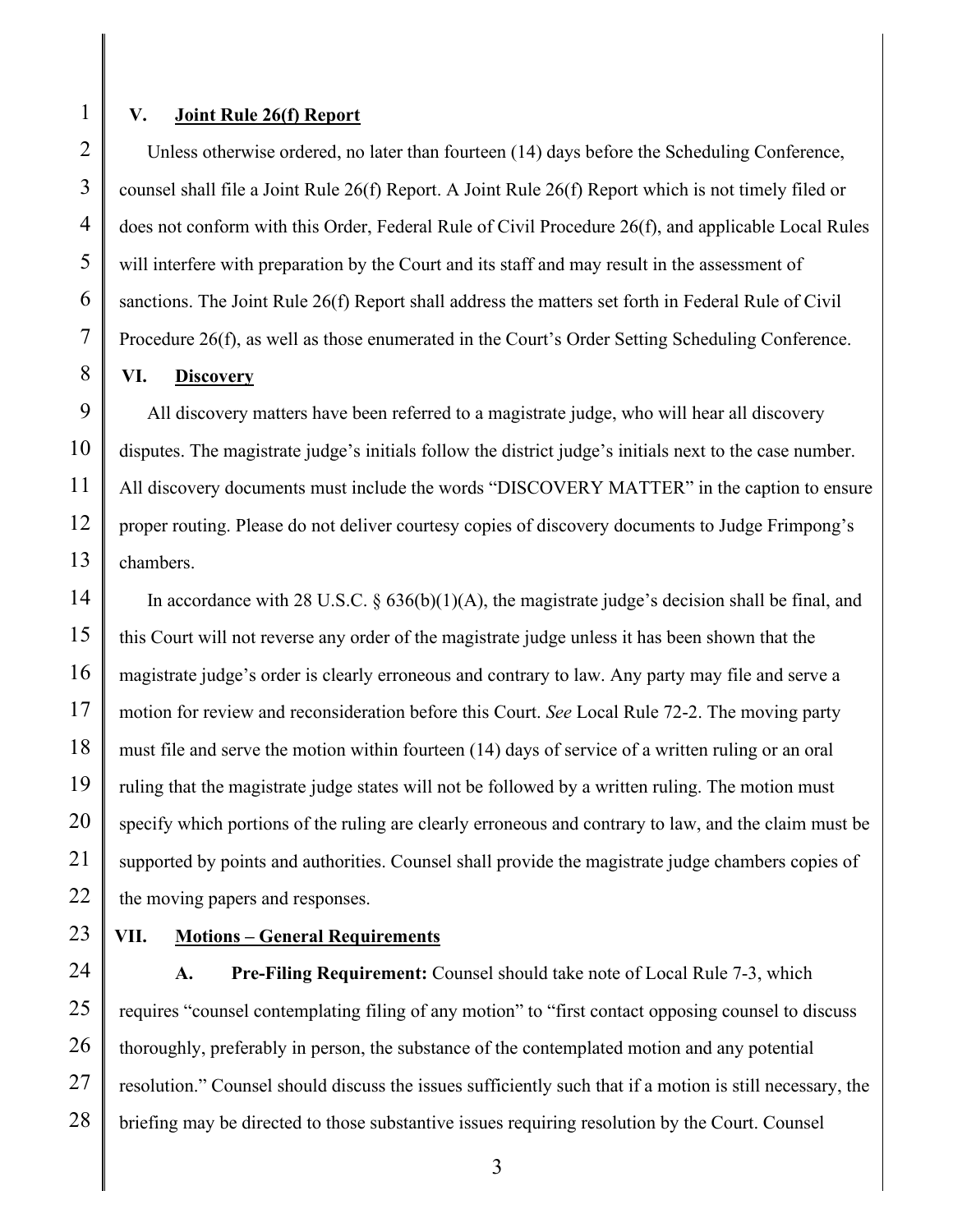should resolve minor procedural or other non-substantive matters during the conference. The notice of motion or other request must include a statement of compliance with Local Rule 7-3. The Court may strike or outright deny a motion or other relief if counsel fails to meet and confer in good faith.

**B. Time for Filing and Hearing Motions:** Motions shall be filed in accordance with Local Rule 7. This Court hears civil motions on **Thursdays, beginning at 10:00 a.m.** If Thursday is a national holiday, motions will be heard on the next Thursday. It is not necessary to clear a hearing date with Judge Frimpong's Courtroom Deputy Clerk before filing a motion, **except for motions for summary judgment and preliminary injunction**. For these two motions, contact the Courtroom Deputy Clerk via the Court's chambers email address at MEMF\_Chambers@cacd.uscourts.gov to reserve a hearing date. For all motions, if the motion date selected is not available, the Court will issue a minute order continuing the date. **Closed motion dates** can be found on Judge Frimpong's Procedures and Schedules page.

**C. Length and Format of Motion Papers:** Pursuant to Local Rule 11-6, Memoranda of Points and Authorities in support of or in opposition to motions shall not exceed twenty-five (25) pages absent leave of Court. Replies shall not exceed ten (10) pages. Only in rare instances and for good cause shown will the Court grant an application to extend these page limitations. Pursuant to Local Rule 11-8, all Memoranda of Points and Authorities exceeding ten (10) pages must be accompanied by a Table of Authorities and a Table of Contents. All briefing must use Times New Roman or Courier font. Text must be no less than twelve (12) point font; footnotes shall be no less than ten (10) point font.

Counsel shall adhere to Local Rule 5-4.3 with respect to the conversion of all documents to .pdf format so that when a document is electronically filed, it is in proper size and is .pdf searchable. Further, all documents shall be filed in a format so that text can be selected, copied, and pasted directly from the document. *See* Local Rule 5-4.3.1.

**D. Citations to Case Law:** Citations to case law must identify the case cited and the specific page referenced. For example, if a quotation is presented, the associated page citation shall be provided. Similarly, if a case is cited in support of a proposition based on language in the opinion, the page on which such language appears shall be provided. Bluebook style is required.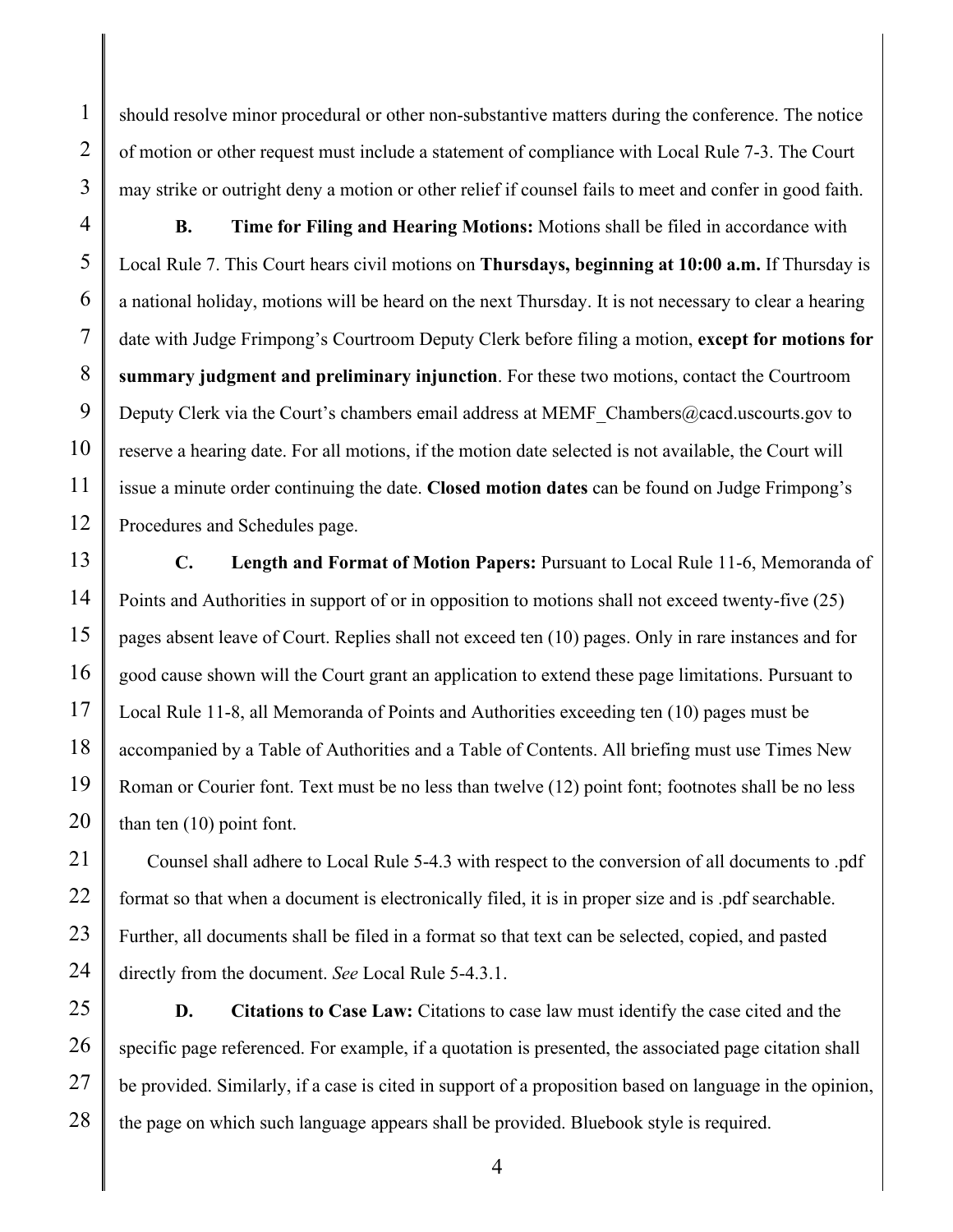**E. Citations to Other Sources:** Statutory references must identify with specificity the sections and subsections referenced. Citations to treatises, manuals, and other materials should include the volume, section, and pages being referenced. Citations to prior filings in the same action shall include the docket entry number, section, and pages referenced. Bluebook style is required.

**F. Oral Argument:** If the Court deems a matter appropriate for decision without oral argument, the Court will take the matter under submission and notify the parties before the hearing.

1

2

3

4

## **VIII. Motions – Specific Requirements**

**A. Motions Pursuant to Federal Rule of Civil Procedure 12:** Many motions to dismiss or strike can be avoided if the parties confer in good faith as required by Local Rule 7-3, especially for perceived defects in a complaint, answer, or counterclaim that can be corrected by amendment. *See Polich v. Burlington Northern, Inc.*, 942 F.2d 1467, 1472 (9th Cir. 1991) (noting that where a motion to dismiss is granted, a district court should grant leave to amend unless it is clear the complaint cannot be saved by amendment). Moreover, a party has the right to amend the complaint "once as a matter of course at any time before a responsive pleading is served." FED. R. CIV. P. 15(a). Even after a complaint has been amended or a responsive pleading has been served, the Federal Rules of Civil Procedure provide that leave to amend should be "freely given when justice so requires." FED. R. CIV. P. 15(a). Indeed, the Ninth Circuit requires that this policy favoring amendment be applied with "extreme liberality." *Morongo Band of Mission Indians v. Rose*, 893 F.2d 1074, 1079 (9th Cir. 1990).

Consequently, parties should carefully consider and weigh an opponent's contentions as to the deficiencies in a pleading. The Court expects that, in most instances, the parties will agree to any amendment that would cure the defect.

**B. Motions to Amend:** In addition to the requirements of Local Rule 15-1, all motions to amend pleadings shall: (1) state the effect of the amendment; (2) be serially numbered to differentiate the amendment from previous amendments; and (3) identify the pages, line numbers, and wording of any proposed change or addition of material.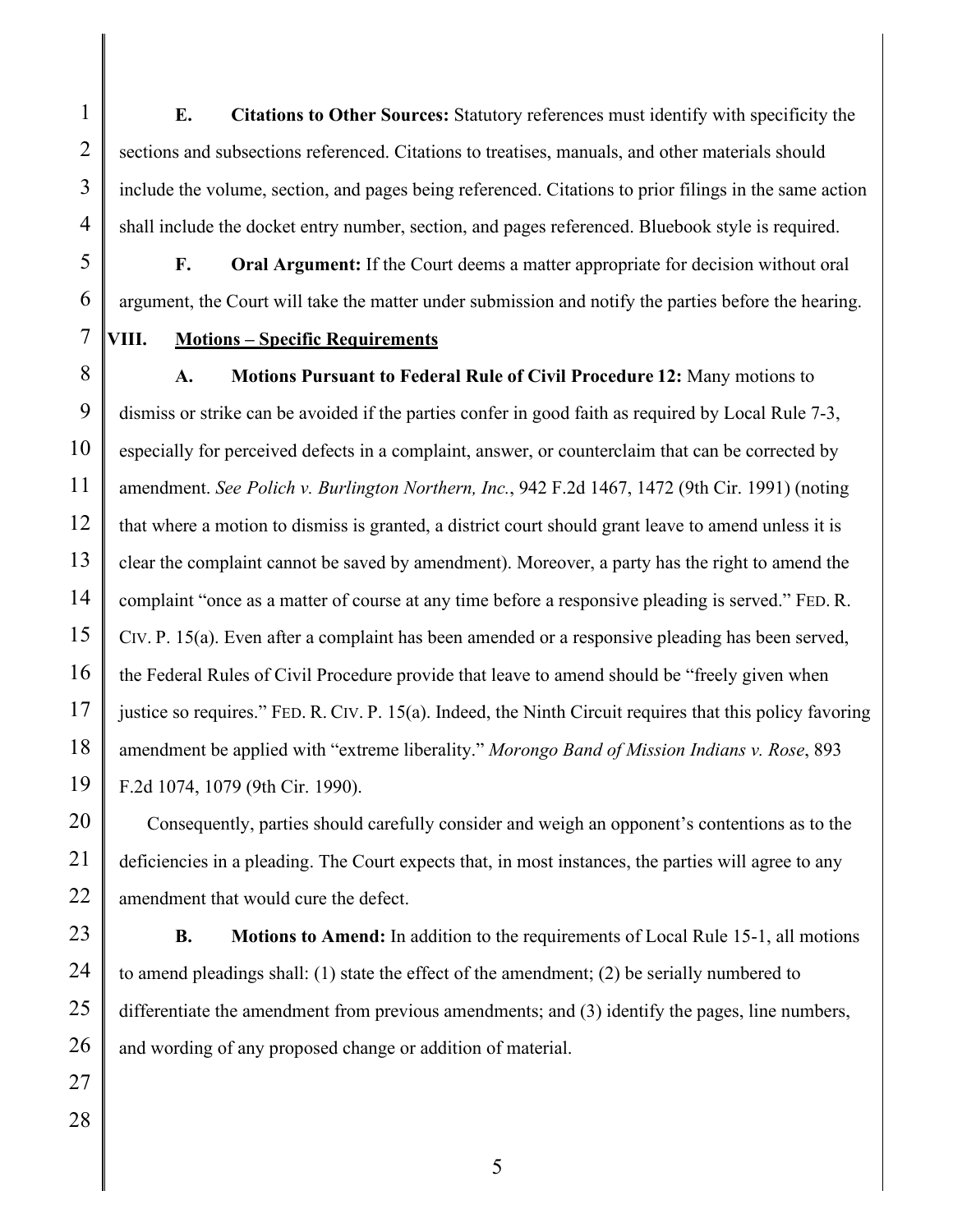Counsel shall electronically file a "Notice of Lodging" attaching the proposed amended pleading as a document separate from the motion, as well as a "redlined" version of the proposed amended pleading identifying all additions and deletions of material as an appendix to the moving papers.

**C. Motions In Limine:** Motions in limine shall be noticed for hearing no later than four (4) weeks before the Final Pretrial Conference date.

**D. Motions for Class Certification:** If this action is a putative class action, the parties are to act diligently and begin discovery immediately, so that the motion for class certification can be filed expeditiously. This Court requires an extended briefing schedule for motions for class certification. Parties are advised to refer to the Court's Order Setting Scheduling Conference for additional guidance as to filing and timing of motions for class certification.

**E. Rule 56 Motions: No party may file more than one motion pursuant to Federal Rule of Civil Procedure 56**, regardless of whether such motion is denominated a motion for summary judgment or summary adjudication, without leave of the Court. The parties shall not attempt to evade the page limitations for briefs by filing multiple motions. If a party believes this is one of the rare instances in which good cause exists for more than one motion for summary judgment or to increase page limits, the party shall seek leave by noticed motion setting forth a detailed showing of good cause. Pursuant to Federal Rule of Civil Procedure 56(f), when appropriate, based on undisputed facts and controlling principles of law, the Court may sua sponte enter summary judgment in favor of the non-moving party.

The Court will not entertain cross-motions that seek to adjudicate the same legal issues. If parties wish to cross-move for summary judgment, their counsel shall meet and confer to determine which party will move and which will oppose the one motion for summary judgment.

Parties need not wait until the motion cutoff date to bring motions for summary judgment or partial summary judgment. The hearing on any such motion shall be set for a date in advance of the Final Pretrial Conference. This Court requires an extended briefing schedule for motions for summary judgment, as set forth below:

• *Motions for Summary Judgment*: Must be filed at least forty-two (42) days before the noticed hearing date.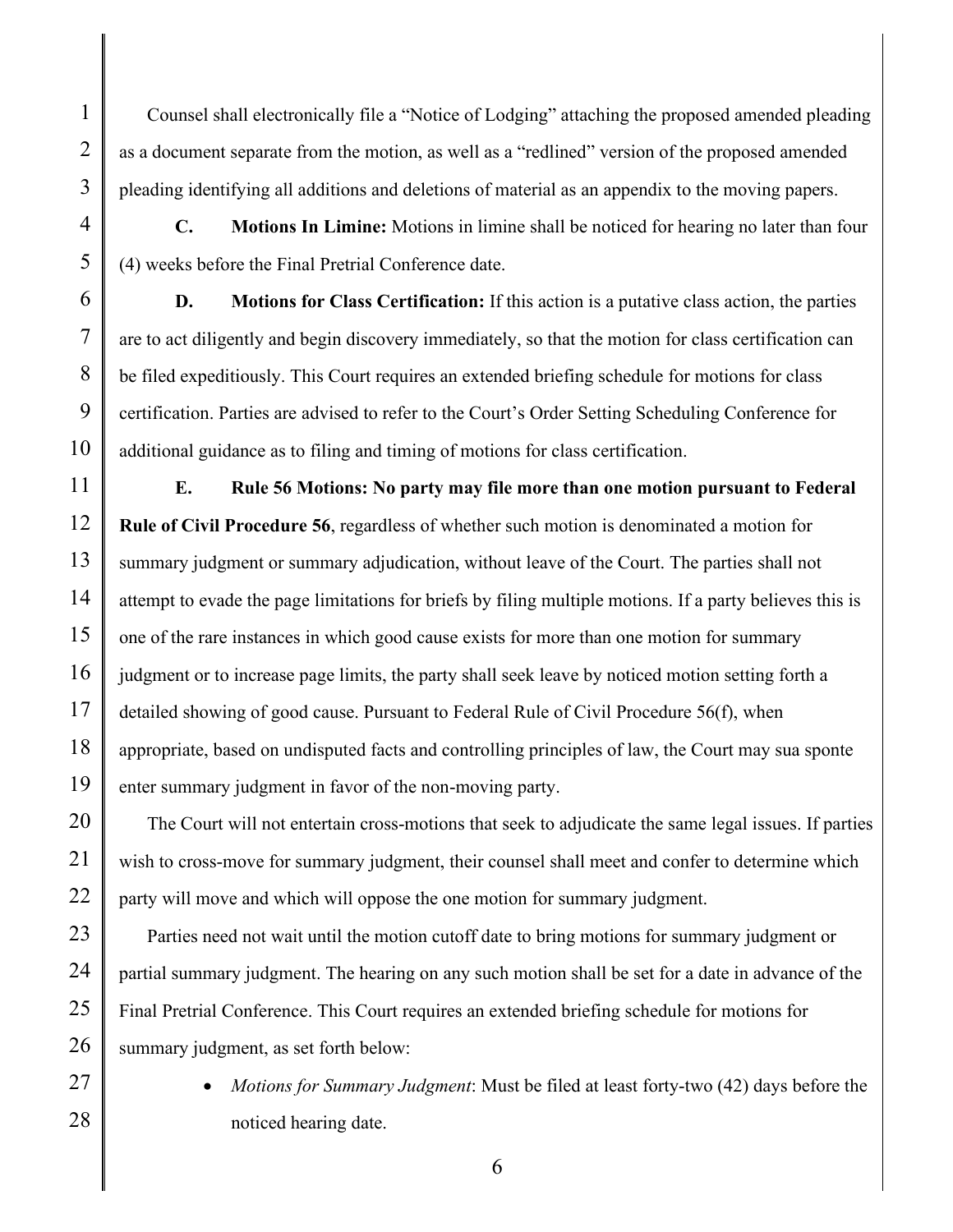28

- *Opposition*: Must be filed twenty-eight (28) days before the noticed hearing date and fourteen (14) days after the motion is filed.
- *Reply*: Must be filed twenty-one (21) days before the noticed hearing date and seven (7) days after the opposition is filed.

**The above briefing schedule is the default.** The parties may stipulate to a modified schedule that is reasonable for all parties. Any briefing schedule must provide the Court at least twenty-one (21) days between the reply deadline and the hearing date.

The parties should prepare papers in a fashion that will assist the Court in processing and analyzing the volume of material (*e.g.*, tables of contents, headings, indices, bookmarks in electronic documents, pinpoint citations, etc.). Additionally, *for motions for summary judgment only*, parties should submit two paper copies of all Motion for Summary Judgment filings to Judge Frimpong's mailbox on the Fourth Floor of the First Street Courthouse. Pro se parties are exempt from this requirement. The parties shall comply with Local Rules 56-1 and 56-2, in addition to the Court's additional requirements described below.

# 1. Statements of Uncontroverted Facts and Genuine Disputes

The separate statement of uncontroverted facts required under Local Rule 56-1 shall be prepared in a two-column table, as shown below. The left column sets forth the allegedly undisputed fact. The right column sets forth the evidence that supports the factual statement. The factual statements should be set forth in sequentially numbered paragraphs. Each paragraph should contain a narrowly focused statement of fact. Each numbered paragraph should address a single subject as concisely as possible. The "Conclusions of Law" portion of the statement should be inserted after the statement of uncontroverted facts.

**Plaintiff's Claim for \_\_\_\_\_ Is Barred by the Applicable Statute of Limitations.** 

**Undisputed Fact Evidence** 1. Mike and Jane signed a contract for the sale and purchase of property. Smith Decl. (Dkt. No. 61-2) ¶ 5, Ex. 6. 2. Jane mailed the contract in May 2017.  $\vert$  Smith Decl.  $\vert \vert$  8, Ex. 21.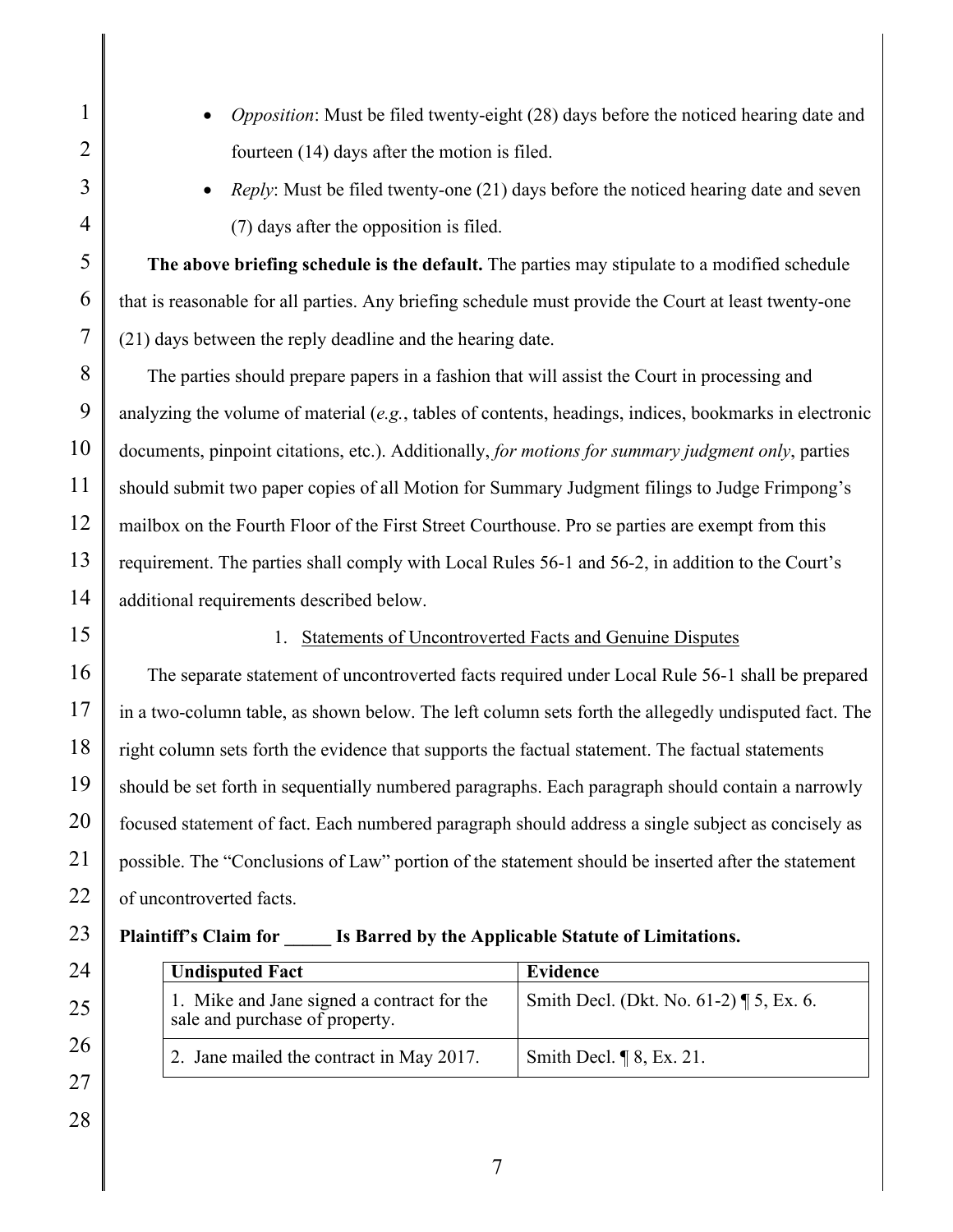The opposing party's statement of genuine disputes of material fact must be in two columns and track the moving party's separate statement exactly as prepared. The left column must restate the allegedly undisputed fact and the right column must state either that it is undisputed or disputed. The opposing party may dispute all or only a portion of the statement, but if disputing only a portion, it must clearly indicate what portion is being disputed, followed by a brief citation to the opposing party's evidence controverting the fact. To demonstrate that a fact is disputed, the opposing party must briefly state why it disputes the moving party's asserted fact, cite to the relevant exhibit or other evidence, and describe the reason(s) the exhibit or evidence refutes the asserted fact. No legal argument should be set forth in this document.

| <b>Undisputed Fact and Evidence</b>                                                                                        | <b>Disputed/Undisputed Fact and Evidence</b>                                                                                 |
|----------------------------------------------------------------------------------------------------------------------------|------------------------------------------------------------------------------------------------------------------------------|
| 1. Mike and Jane signed a contract for the<br>sale and purchase of property. Smith Decl.<br>(Dkt. No. 61-2) $\P$ 5, Ex. 6. | Disputed. Jane testified that the contract was<br>for a lease, not a purchase. Jane Depo.<br>(Smith Decl. Ex. 4) at 29:4-16. |
| 2. Jane mailed the contract in May 2017.<br>Smith Decl. $\P$ 8, Ex. 21.                                                    | Disputed as to date. Jane testified she<br>mailed the contract in June 2017. Jane<br>Depo. at 3:4-10.                        |

The opposing party may submit additional material facts that bear on or relate to the issues raised by the moving party, which shall follow the format described above for the moving party's separate statement. These additional facts shall continue in sequentially numbered paragraphs with the evidence that supports each statement set forth in the right column.

With its reply, the moving party shall file a response to the statement of genuine disputes of material fact and additional material facts. For each fact, the response shall restate the allegedly undisputed fact and state whether the fact is disputed or undisputed by the opposing party. If the fact is undisputed, no further response is required.

If the fact is disputed, the response shall restate the opposing party's evidence and reason for disputing the asserted fact. The moving party may provide a response to the opposing party's reason for dispute, including any reason why the evidence cited by the opposing party does not create a genuine dispute and/or any additional evidence relevant to the asserted fact. This response may

1

2

3

4

5

6

7

8

9

10

11

12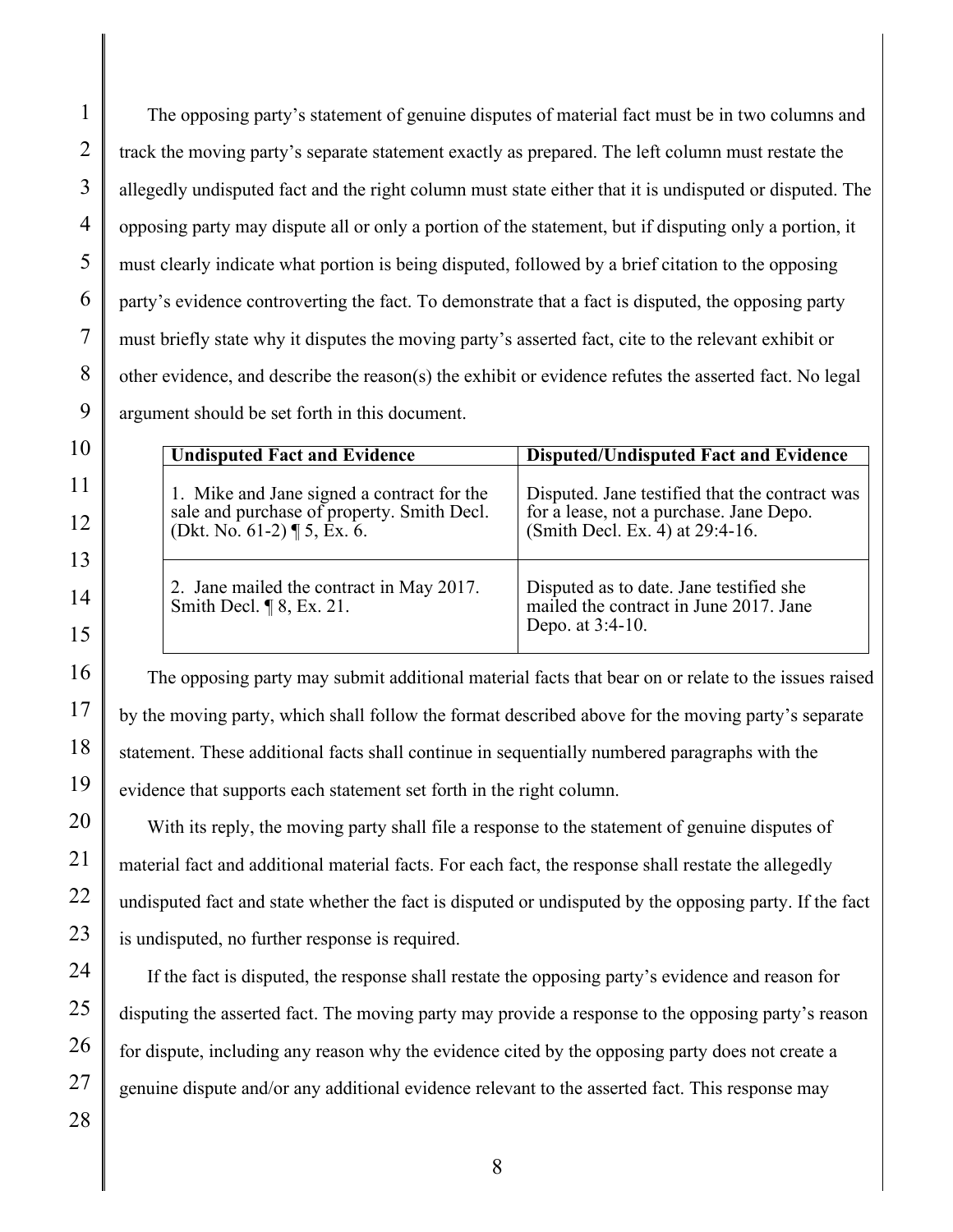either be presented in three columns, with the response appearing in the right column, or in two columns, with a response provided below each fact.

The response may also include any response to additional material facts asserted by the nonmoving party, and this response shall follow the format described above for the statement of genuine disputes of material fact. The response to these additional facts shall continue in sequentially numbered paragraphs and shall not restart the numbering.

All facts asserted by either party, whether disputed or undisputed, and all supporting evidence cited, shall be included in the response. Do not repeat descriptions of and citations to the evidence. If you have already described and cited the evidence once, simply refer to the earlier citation succinctly (*e.g.*, "*See supra*, Fact # 1").

#### 2. Supporting Evidence

No party shall submit evidence other than the specific items of evidence or testimony necessary to support or controvert a proposed statement of undisputed fact. For example, entire deposition transcripts, entire sets of interrogatory responses, and documents that do not specifically support or controvert material in the separate statement shall not be submitted in support of or in opposition to a motion for summary judgment.

Evidence submitted in support of or in opposition to a motion for summary judgment should be submitted either by way of stipulation or as exhibits to declarations sufficient to authenticate the proffered evidence and should not be attached to the memorandum of points and authorities. Documentary evidence for which there is no stipulation regarding foundation must be accompanied by the testimony, either by declaration or properly authenticated deposition transcript, of a witness who can establish authenticity.

### 3. Objections to Evidence

If a party disputes a fact based in whole or in part on an evidentiary objection, the ground for the objection should be stated succinctly in a separate statement of evidentiary objections in a twocolumn format. The left column should identify the items objected to (including page and line number if applicable) and the right column should set forth a concise objection (*e.g.*, hearsay, lack of foundation, etc.) with a citation to the Federal Rules of Evidence or, where applicable, a case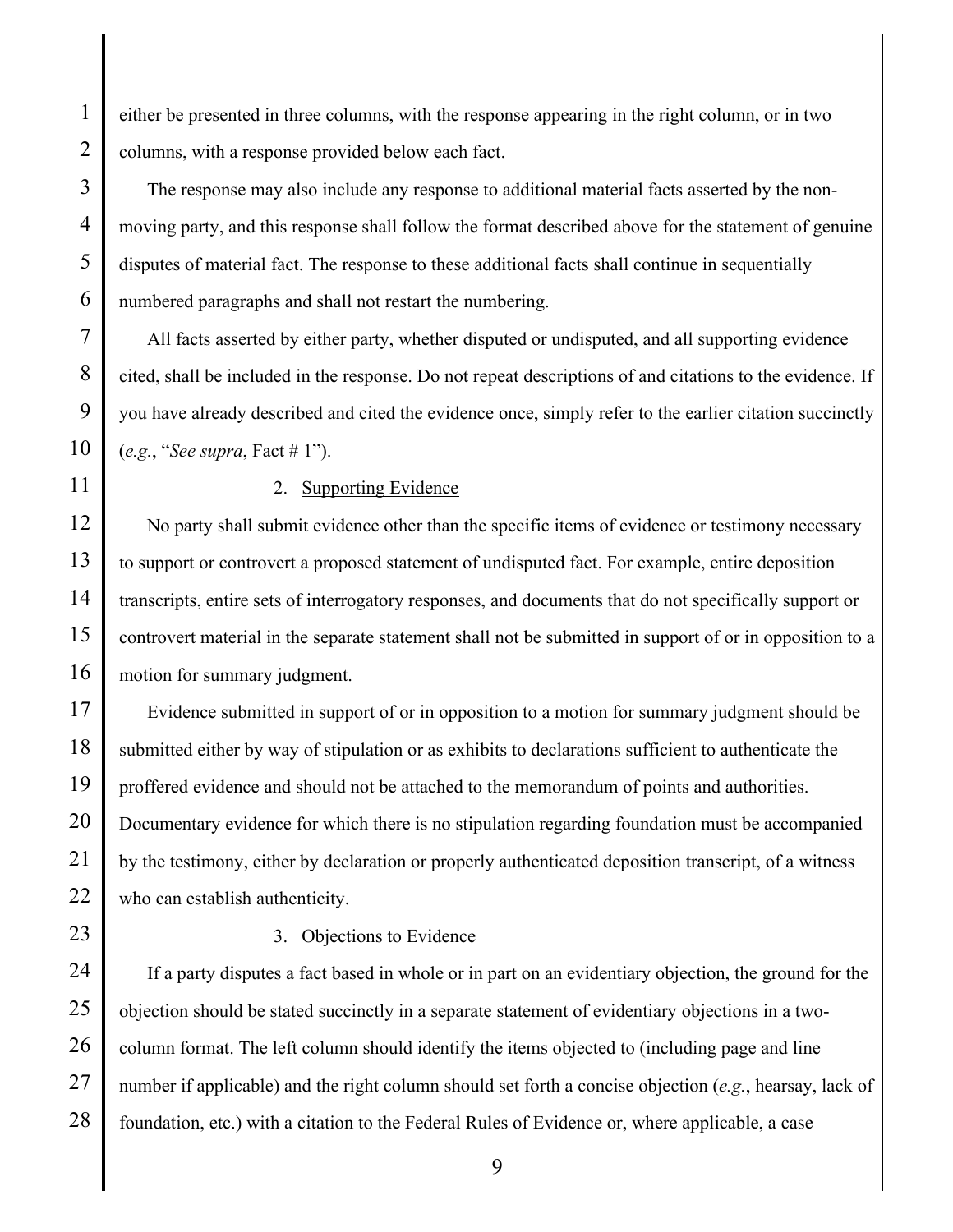citation. A proposed order shall be filed and attached to the evidentiary objections as a separate Word document consistent with Local Rule 52-4.1 and emailed directly to the Court's chambers email address at MEMF\_Chambers@cacd.uscourts.gov.

**F. Motions for Attorneys' Fees:** Motions for attorneys' fees shall be electronically filed and set for hearing according to Local Rule 6-1 and this Order. Any motion or request for attorneys' fees shall attach two summaries, in table form, of the hours worked by and billing rate of each attorney with title (*e.g.*, partner, counsel, associate, etc.).

The first table shall include a summary of the hours worked by each attorney, organized by task (*e.g.*, discovery, motion to dismiss, motion for summary judgment). The second table shall include a summary of the hours worked by each attorney, organized by attorney. Both tables shall list all the tasks on which the attorney worked, the hours worked on each task, and the hourly rate of each attorney. If the hourly rate charged by any individual attorney changed while the action was ongoing, the party shall provide separate calculations for the total number of hours the attorney spent in connection with each task at each hourly rate.

All tables shall be attached to the motion and electronically filed. The courtesy copies of the tables shall be prepared in Excel, have all restrictions removed so the spreadsheets can be edited, and be emailed to the Court's chambers email address at MEMF Chambers@cacd.uscourts.gov.

**G. Under Seal Filings:** Local Rule 79-5 governs applications to file documents under seal. Local Rule 79-5.2.2 explains how to apply to file under seal and how to proceed if leave is granted. Parties must comply with all provisions of Local Rule 79-5.

There is a strong presumption of access in civil actions. *Foltz v. State Farm Mut. Auto. Ins. Co.*, 331 F.3d 1122, 1135 (9th Cir. 2003). For each document or other type of information a party seeks to file under seal, the party must identify and discuss the factual and/or legal justification that establishes "good cause" or "compelling reasons" for the information to be protected. *Kamakana v. City and Cnty. of Honolulu*, 447 F.3d 1172, 1178–80 (9th Cir. 2006).

Documents that are not confidential or privileged in their entirety should not be filed under seal if the confidential portions can be redacted and filed separately with a reasonable amount of effort.

1

2

3

4

5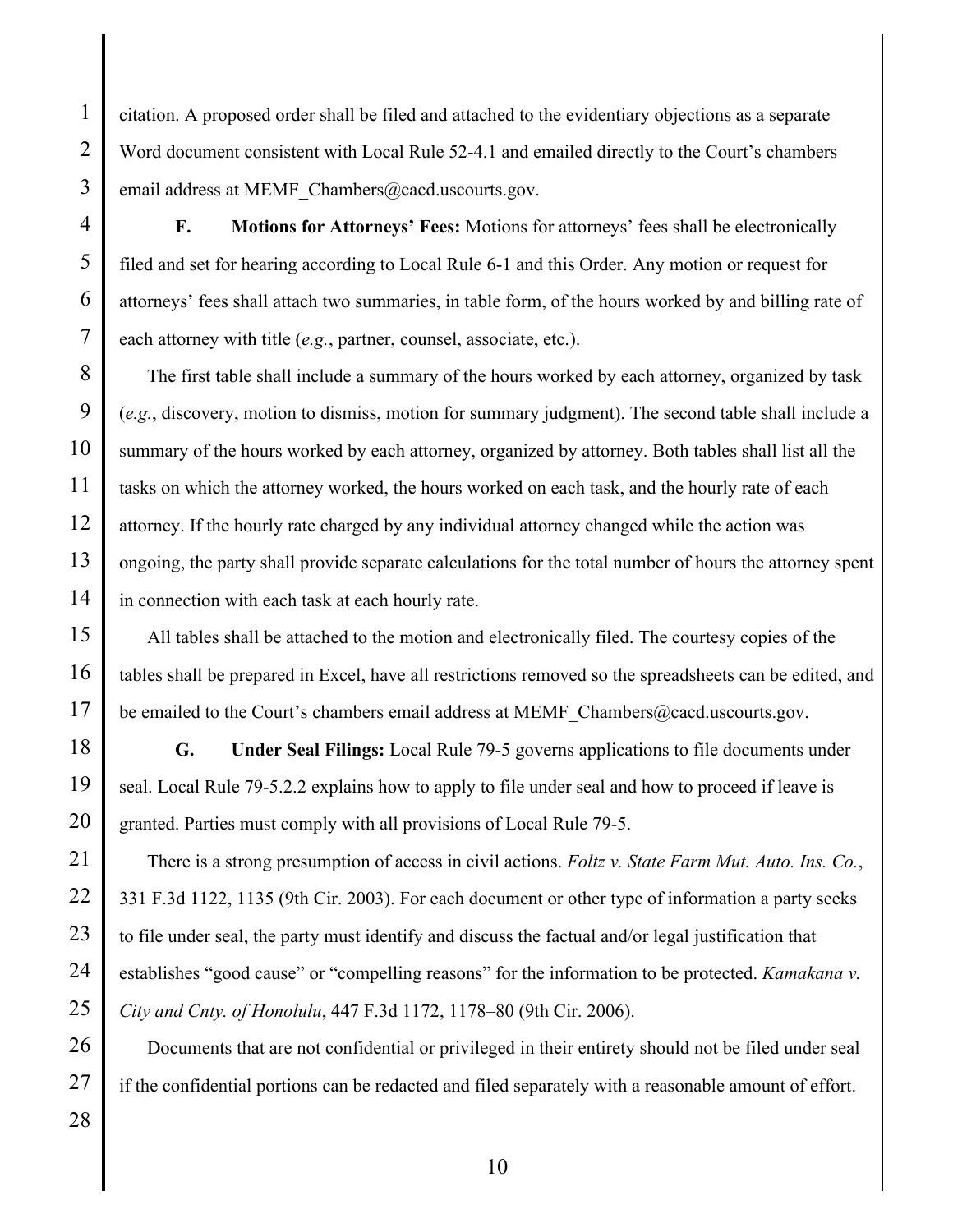The parties should file a complete version of the documents under seal and a redacted version for public viewing, omitting only the portions that the Court has authorized to be filed under seal.

Sealing must be justified for each individual item—blanket claims of confidentiality will result in the application to seal being denied. Counsel are strongly encouraged to consider carefully whether sealing or redaction is absolutely required for a given piece of evidence or argument. An application to seal that includes meritless requests to seal or redact documents will be denied. The parties also must meet and confer before filing an application to seal.

# **IX. Proposed Orders**

Each party filing or opposing a motion or seeking the determination of any matter shall serve and electronically lodge a proposed order setting forth the relief or action sought and a brief statement of the rationale for the decision with appropriate citations. In addition, a copy of the proposed order in Word format shall be emailed directly to the Court's chambers email address at MEMF Chambers@cacd.uscourts.gov on the day the document is electronically filed.

A template for proposed orders is available on Judge Frimpong's webpage.<sup>[2](#page-10-0)</sup> The parties must use this template. Failure to submit a proposed order in Word format may result in the Court striking the motion, application, or stipulation without consideration of the request on its merits.

# **X. Chambers Courtesy Copies**

The Court does not require chambers copies of any motion papers or exhibits and discourages the parties from sending chambers courtesy copies, with the exception of documents related to motions for summary judgment (*see supra* Section VIII.E). Excel files prepared in support of motions for attorneys' fees (*see supra* Section VIII.F) and proposed orders in Word format (*see supra* Section IX) should be submitted to the Court's chambers email address at

MEMF Chambers@cacd.uscourts.gov.

# **XI. Ex Parte Applications**

Counsel are reminded that ex parte applications are solely for extraordinary relief. Applications that do not meet the requirements set forth in Local Rule 7-19 will not be considered. Sanctions may

<span id="page-10-0"></span><sup>2</sup> Judge Frimpong's webpage can be found at https://www.cacd.uscourts.gov/honorable-maame-ewusimensah-frimpong.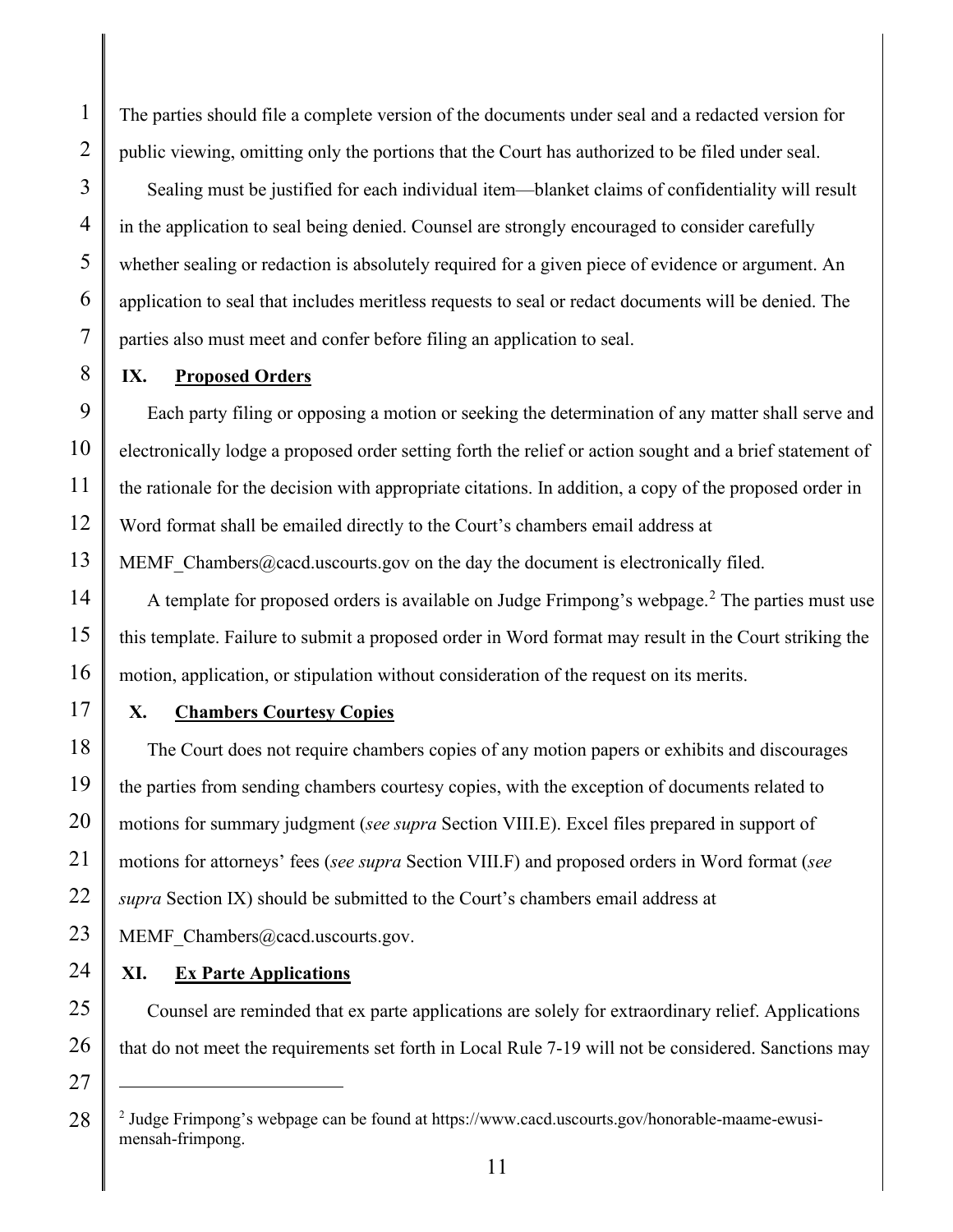be imposed for misuse of ex parte applications. The Court considers ex parte applications on the papers and usually does not set these matters for hearing.

## **XII. Continuances**

1

2

3

4

5

6

7

8

9

10

11

Counsel requesting a continuance must lodge, prior to the date to be continued, a proposed stipulation and order including a detailed declaration of the grounds for the requested continuance or extension of time. The Court grants continuances only upon a showing of good cause, focusing on the diligence of the party seeking the continuance and any prejudice that may result if the continuance is denied. Counsel are required to first meet and confer with opposing counsel regarding the substance of the continuance and include a statement of compliance with Local Rule 7-3 (*see supra* Section VII.A). Failure to meet and confer in good faith in compliance with the Local Rules and this Order may result in denial of the request for continuance.

## **XIII. Electronic Filings**

Counsel shall e-file all civil and criminal filings pursuant to Federal Rules of Civil Procedure 5(d)(3) and Local Rule 5-4 as follows:

• All non-signature items shall be **e-filed** in **PDF** format. All proposed signature items shall be **e-filed** as an attachment to the main document in **PDF format**.

• All proposed signature items shall be **emailed** to the courtroom deputy email address at [MEMF\\_Chambers@cacd.uscourts.gov](mailto:MEMF_Chambers@cacd.uscourts.gov) in **Word** format. **Only proposed order signature items should be emailed to the chambers' email address.** Do not email other associated documents and do not use this email address for communication with the Court or the Clerk.

**Note for Parties Who Do Not Have an Attorney**: Pro se litigants—that is, parties who are not represented by an attorney—may submit documents for filing through the Court's Electronic Document Submission System (EDSS) instead of mailing or bringing documents to the Clerk's Office. Only internet access and an email address are required. Documents are submitted in PDF format through an online portal on the Court's website. To access EDSS and for additional information, visit the Court's website at [https://apps.cacd.uscourts.gov/edss.](https://apps.cacd.uscourts.gov/edss)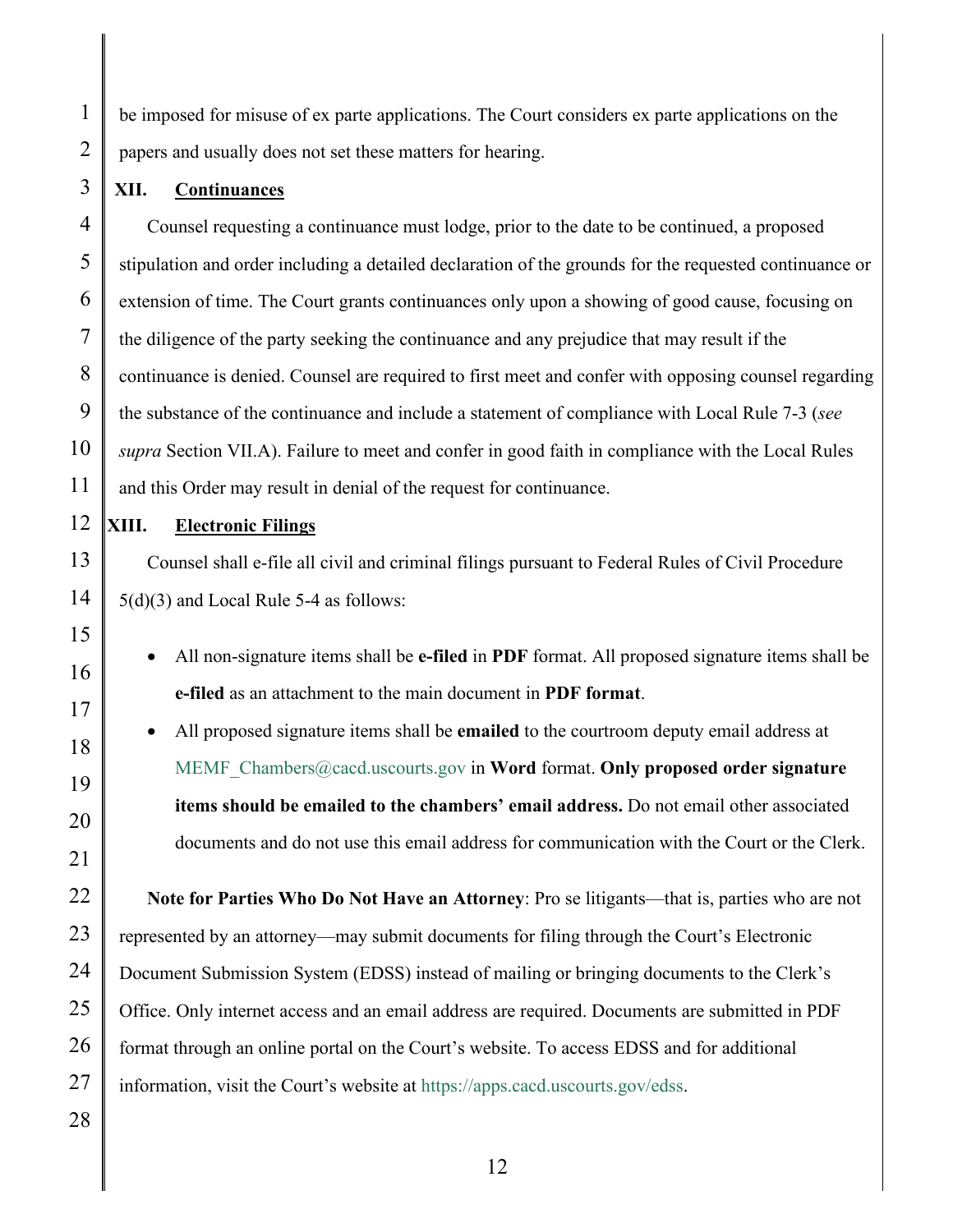## **XIV. Communications with Chambers**

1

2

3

4

5

6

7

8

9

10

11

12

13

14

15

16

17

18

19

20

21

22

23

24

25

26

27

Counsel must not attempt to contact the Court or chambers staff by email, telephone, or by any other ex parte means. Counsel may, for appropriate matters only, contact the Courtroom Deputy via the Court's chambers email at MEMF\_Chambers@cacd.uscourts.gov. Counsel must not contact the Courtroom Deputy regarding the status of any matter before the Court. Calls or emails regarding the status of submitted motions, stipulations, or proposed orders will not be returned. Counsel may determine the status of any submitted motion, stipulation, or proposed order by accessing the docket sheet through PACER, which can be accessed via the Central District of California website. Counsel must include on all papers their email address, telephone number, and fax number to facilitate communication with the Courtroom Deputy.

**XV. Courtroom Decorum**

The Court expects everyone in her courtroom to treat each other with dignity and respect. Therefore, at a minimum, she expects the following from all<sup>[3](#page-12-0)</sup>:

- Being punctual and prepared for all court appearances.
- Speaking and writing civilly and respectfully in all communications involving the Court. This includes:
- o Referring to and addressing witnesses, counsel, parties, and court personnel by their surnames, pronouns, and honorifics, unless leave to do otherwise is granted.
	- o Refraining from interrupting any other person in the courtroom when someone else is speaking. The same courtesy will be returned for every person.
		- o Refraining from making gestures, facial expressions, or audible comments as manifestations of approval or disapproval of testimony or argument.
- Being considerate of the time constraints and pressures on the Court and court staff inherent in their efforts to administer justice.

<span id="page-12-0"></span><sup>28</sup> <sup>3</sup> For more detailed guidance, counsel are advised to refer to the Central District of California's Civility and Professionalism Guidelines, which can be found at http://www.cacd.uscourts.gov/attorneys/admissions/civility-and-professionalism-guidelines.